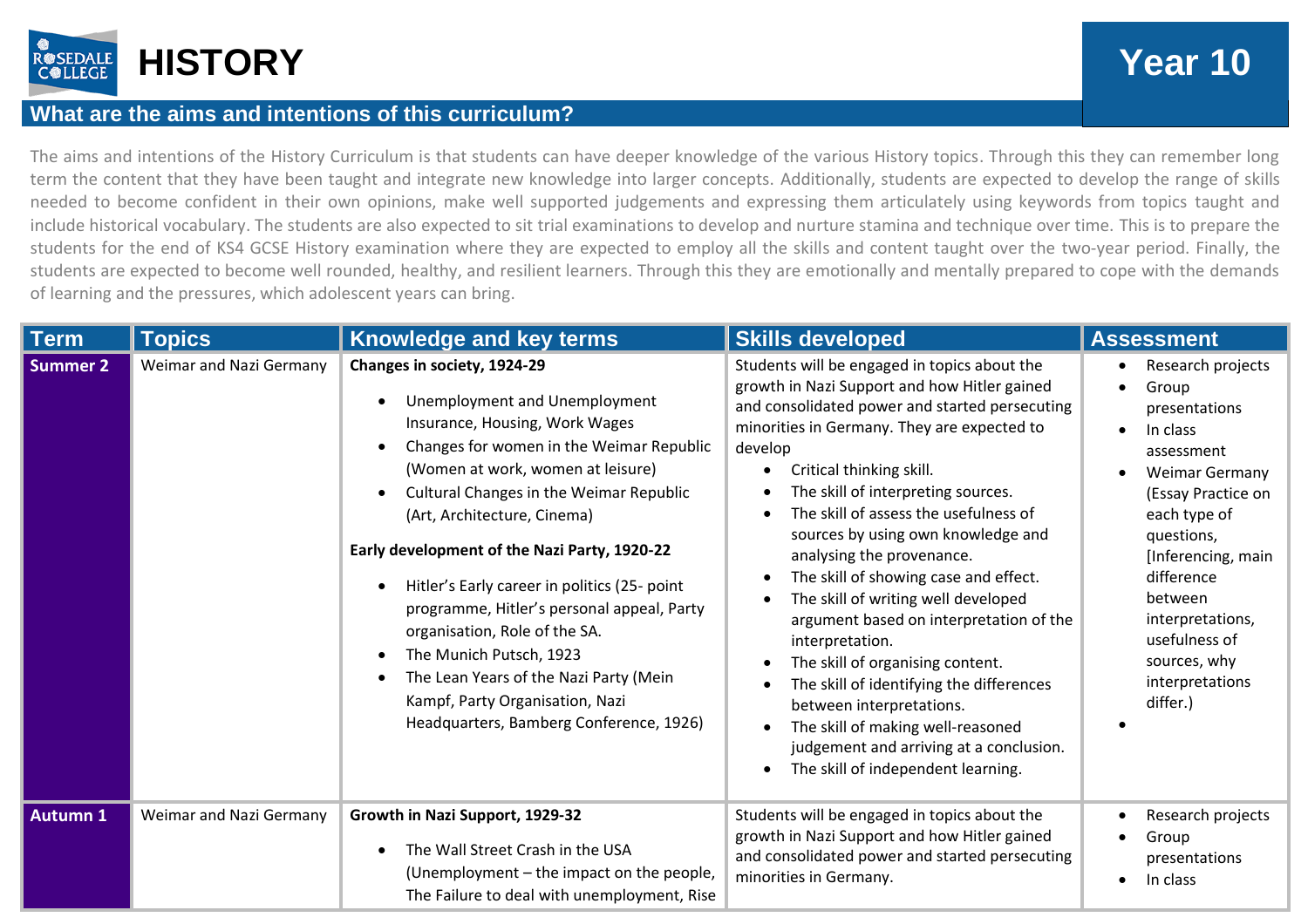in support for KPD and NSDAP)

- Support for the Nazi Party (Working class, big business, middle –class support, farmers, young people, the appeal of Hitler and the SA, Women.
- Hitler became Chancellor (Political development in 1932)

# **The Creation of a dictatorship 1933-34**

• Reichstag Fire – 1933, The Enabling Act – 1933, The Night of the Long Knives- 1934, Death of Hindenburg – 1934

# **The Police State**

• Gestapo, SS, SD, Controlling the Legal System, Controlling the Law Courts, Controlling religious views

Controlling and influencing attitudes

• Goebbels and Propaganda

# **Opposition, resistance and conformity**

- Pastors' Emergency League (PEL), Confessing Church)
- Opposition from the Young (Edelweiss Pirates, Swing Youth)

# **Nazi Policies towards women**

• Lebensborn, Divorce Laws, The Law for the Encouragement of Marriage, 1933, Mother's Cross.

#### **Nazi policies towards the Young**

• The League of German Maidens, Hitler Youth, Pimpfe, German Young People

# **Employment and Living Standards**

They are expected to develop

- Critical thinking skill.
- The skill of interpreting sources.
- The skill of assess the usefulness of sources by using own knowledge and analysing the provenance.
- The skill of showing case and effect.
- The skill of writing well developed argument based on interpretation of the interpretation.
- The skill of organising content.
- The skill of identifying the differences between interpretations.
- The skill of making well-reasoned judgement and arriving at a conclusion.
- The skill of independent learning.

assessment • Weimar Germany (Essay Practice on each type of questions, [Inferencing, main difference between

interpretations, usefulness of sources, why interpretations

differ.)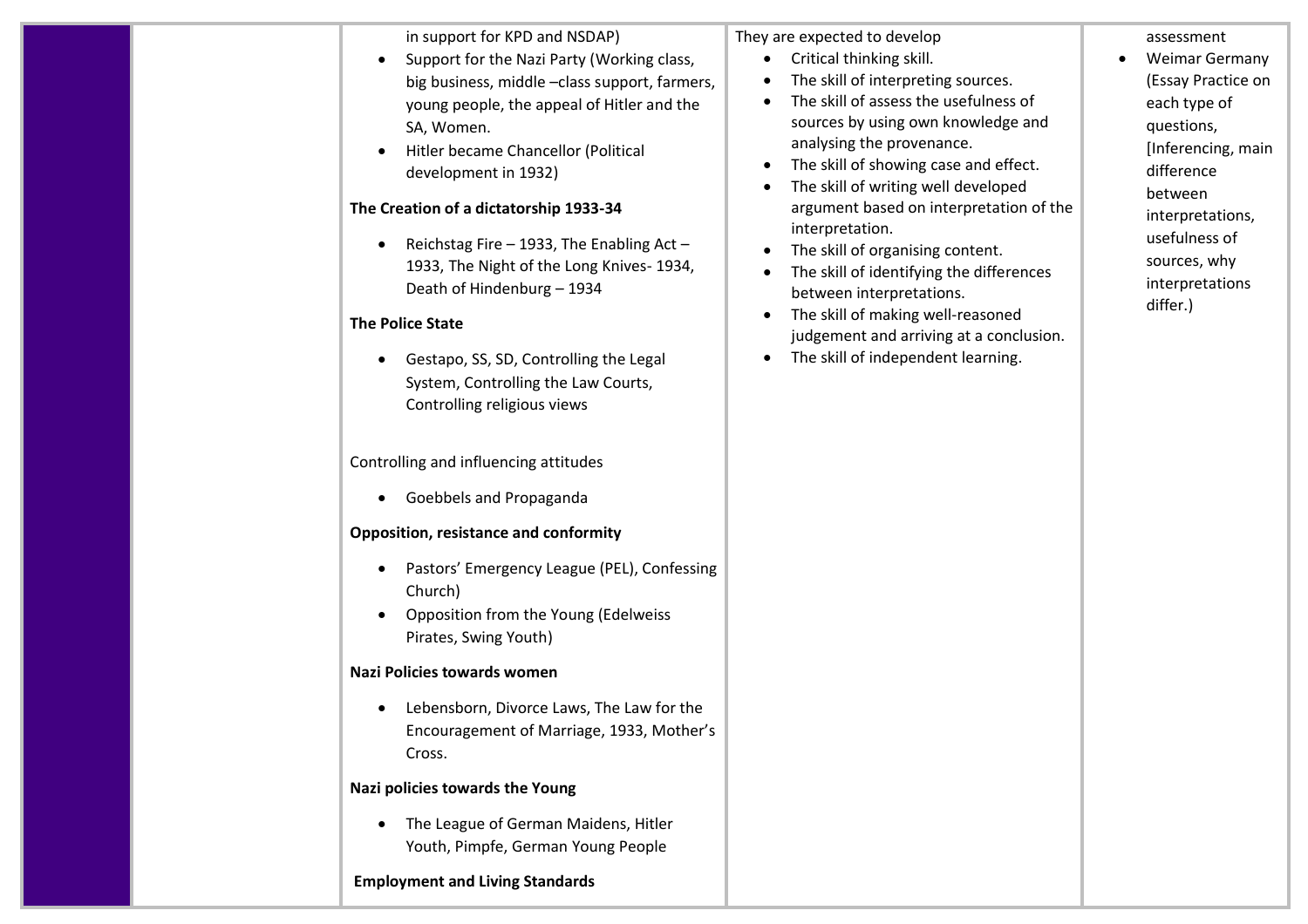|                 |                                          | The Labour Service (RAD), Autobahns,<br>$\bullet$<br>Rearmament, Invisible Unemployment, The<br>Labour Front (DAF), Beauty of Labour (SDA),<br><b>Persecution of minorities</b><br>Antisemitism, Eugenics, Untermenschen,<br>Slavs, Gypsies, Homosexuals, Jews - boycott<br>of Jewish shops, Nuremberg Laws,<br>Kristallnacht)                     |                                                                                                                                                                                                                                                                                                                                                                                                                                       |                                                                                                                                                                                                                              |
|-----------------|------------------------------------------|----------------------------------------------------------------------------------------------------------------------------------------------------------------------------------------------------------------------------------------------------------------------------------------------------------------------------------------------------|---------------------------------------------------------------------------------------------------------------------------------------------------------------------------------------------------------------------------------------------------------------------------------------------------------------------------------------------------------------------------------------------------------------------------------------|------------------------------------------------------------------------------------------------------------------------------------------------------------------------------------------------------------------------------|
| <b>Autumn 2</b> | Superpower Relations and<br>the Cold War | Early Tension between East and West (Communism<br>vs Capitalism)<br>Conferences (Tehran, Yalta, Potsdam) Iron<br>Curtain Speech, Telegrams, Atomic Bomb,<br>Satellite States.<br>Development of the Cold War<br>Truman Doctrine, Comecon, Cominform,<br>Dollar Imperialism, Berlin Crisis- 1948, NATO,<br><b>Warsaw Pact</b>                       | Students will be engaged in topics around the<br>beginning of the Cold War.<br>They are expected to develop<br>Critical thinking skill.<br>The skill of showing cause and effect.<br>The skill of writing well developed<br>narrative that sequences and event.<br>The skill of organising content<br>$\bullet$<br>The skill of making well-reasoned<br>judgement and arriving at a conclusion.<br>The Skill of independent learning. | Research projects<br>Group<br>presentations<br>In class<br>assessment<br>Cold War Portfolio<br>(Essay Practice on<br>each type of<br>questions,<br>[consequences<br>narrative,<br>importance])                               |
| <b>Spring 1</b> | Superpower Relations and<br>the Cold War | The Cold War Intensifies<br>Arms race, Death of Stalin, Khrushchev<br>٠<br>Secret Speech, Hungarian Uprising 1956<br>Berlin Crisis 1958-63 and impact of the<br>Berlin Wall, Berlin Ultimatum, Summits,<br>Cuban Missile Crisis (Cuban Revolution, Bay<br>of Pigs Invasion)<br>Czechoslovakia, 1968-69 (Prague Spring,<br><b>Brezhnev Doctrine</b> | Students will be engaged in topics about the<br>Cold War intensifies.<br>They are expected to develop<br>Critical thinking skill.<br>The skill of showing cause and effect.<br>The skill of writing well developed<br>narrative that sequences and event.<br>The skill of organising content<br>The skill of making well-reasoned<br>judgement and arriving at a conclusion.<br>The Skill of independent learning.<br>$\bullet$       | Group<br>$\bullet$<br>presentations<br><b>Debates</b><br>Research Project<br>In class<br>assessment<br>Cold War Portfolio<br>(Essay Practice on<br>each type of<br>questions,<br>[consequences<br>narrative,<br>importance]) |